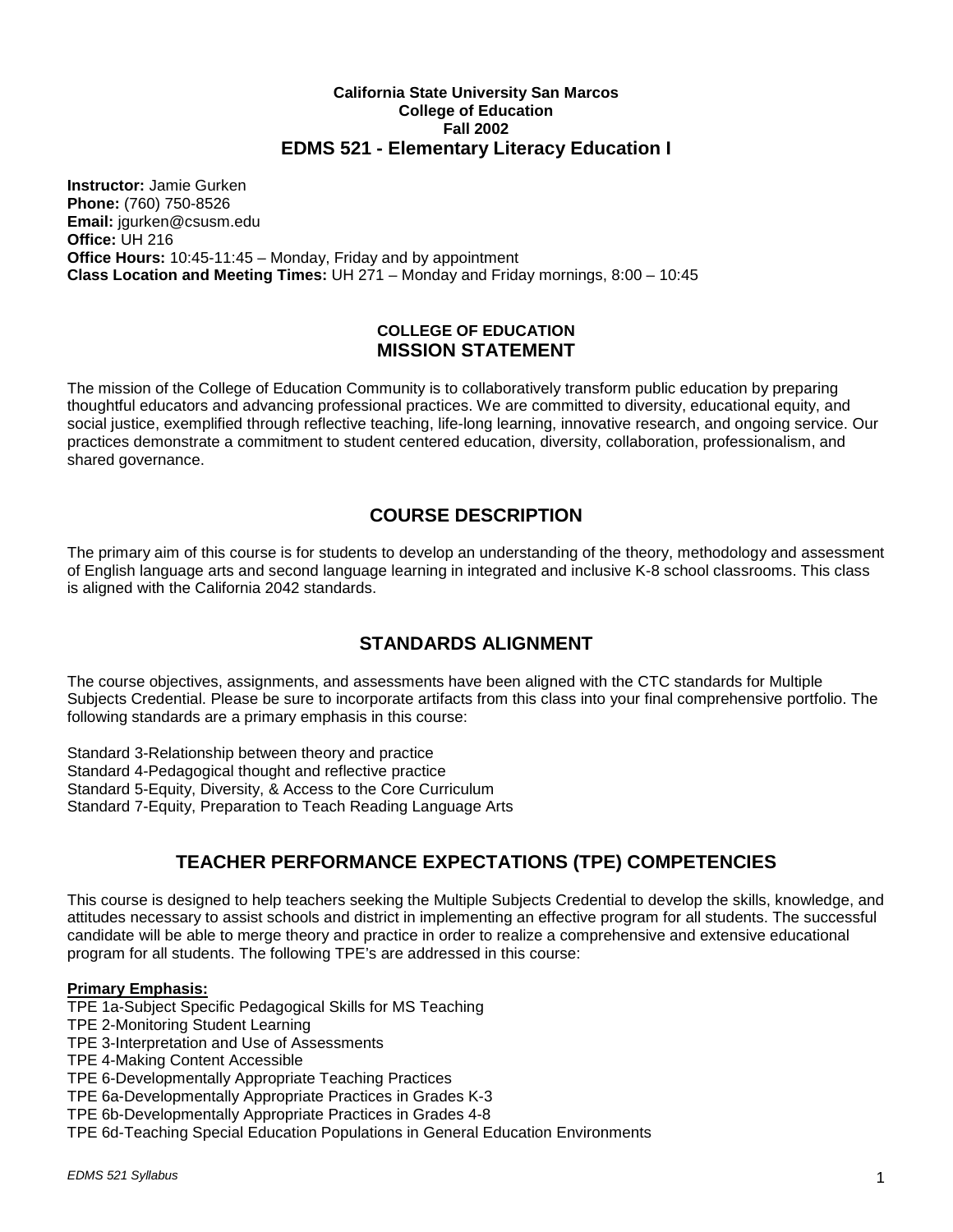#### **Secondary Emphasis:**

- TPE 5-Student Engagement
- TPE 7-Teaching English Learners
- TPE 8-Learning About Students
- TPE 9-Instructional Planning TPE 10-Instructional Time
- TPE 11-Social Environment
- TPE 13-Professional Growth
- 
- TPE 14-Educational Technology
- TPE 15-Social Justice and Equity

# **OBJECTIVES**

## **KNOWLEDGE**

Students will:

- gain an understanding of how a first and second language is acquired.
- gain an understanding of the reading process and its relationship to thought, language and learning.
- gain an understanding of how people learn to read and write in their first and second language.
- become familiar with current approaches to the teaching of reading and writing and the theoretical bases of such approaches.
- become familiar with current approaches to the teaching of reading and writing in culturally and linguistically diverse elementary school classrooms.
- become familiar with classroom diagnostic techniques and evaluation procedures.
- become familiar with current approaches to the teaching of reading and writing to children with special learning needs.

## **SKILLS**

Students will:

- become sensitive observers of children's language using behaviors.
- analyze children's reading and writing behavior as a basis for making instructional decisions.
- translate the results of formal and informal assessment of children's reading and writing behaviors into instructional plans.
- develop the ability to select appropriate materials and instructional strategies to meet the individual needs of students.
- learn how to organize the classroom for teaching reading and writing to culturally and linguistically diverse populations.

## **ATTITUDES AND VALUES**

Teacher candidates will:

- develop an appreciation for the natural language abilities children possess for processing and producing print.
- develop an appreciation for the need and value of integrating reading and writing into all areas of the curriculum.
- affirm the importance of a rich environment for developing an effective language arts program.
- develop a sensitivity to and appreciation for culturally and linguistically diverse learners.
- develop a sensitivity to and appreciation for children with special learning needs.
- develop an appreciation for the importance of reading and writing for their own personal and professional growth.

develop a respect for each student, his/her abilities and background and the student's right to instruction that meets his or her individual needs.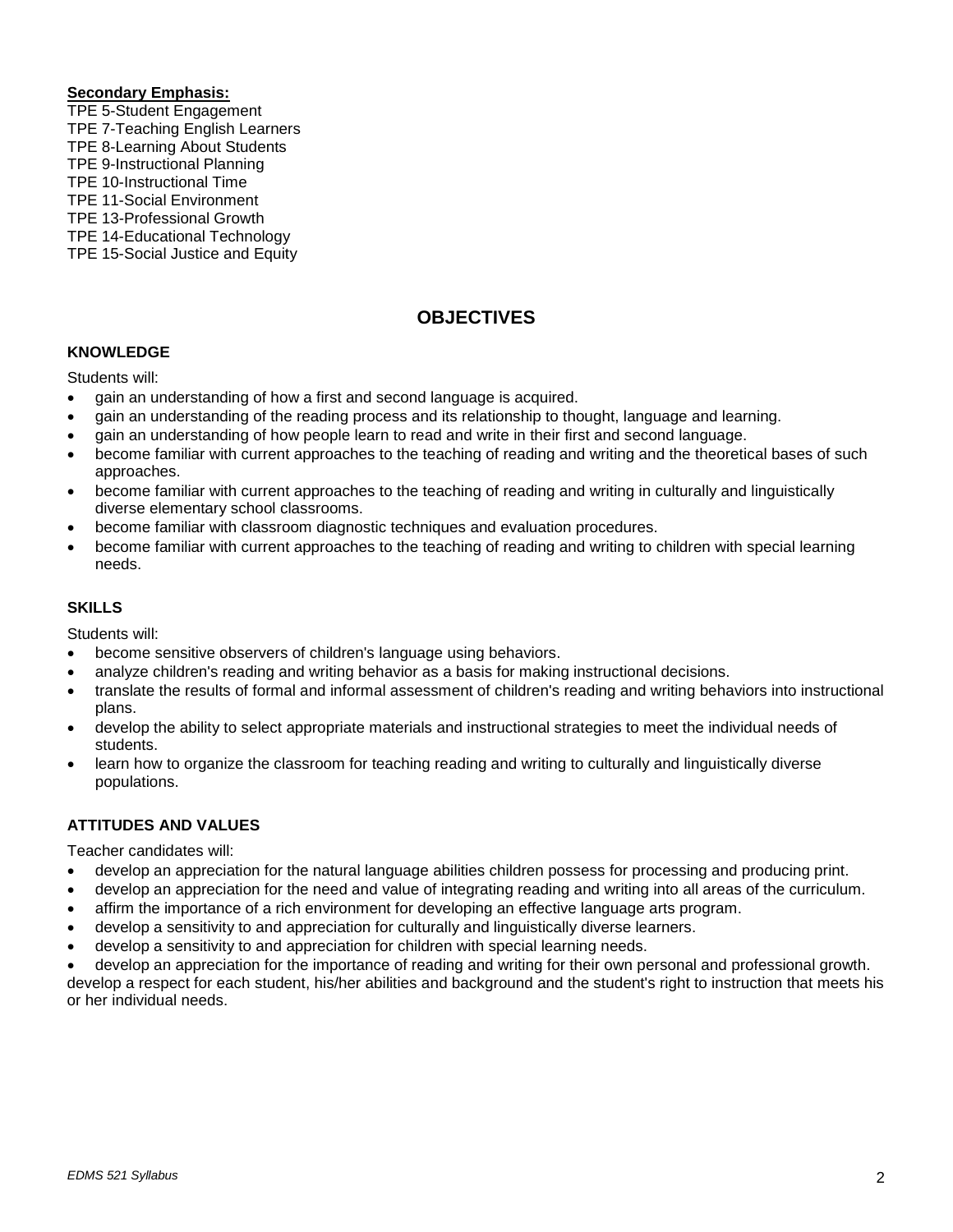## **REQUIRED TEXTS**

Cunningham, P. & Allington, R. (1999). *Classrooms that work: They can all read and write* (3<sup>rd</sup> ed.). Longman.

Gibbons, P. (1993). *Learning to learn in a second language*. Portsmouth, NH: Heinemann.

Johns, J. (2000). *Basic Reading Inventory: Pre-primer through grade twelve & early literacy assessments.* Dubuque, Iowa: Kendall-Hunt.

*Reading/language Arts Framework for CA Public Schools* CA Dept of Ed

Tompkins, G. E. (2001). *Literacy for the 21st Century: A Balanced Approach, 3rd Edition.* Prentice Hall.

Zarrillo, J. J. (2002). *Ready for RICA: A test preparation guide for California's Reading Instruction Competence Assessment*. Merrill Prentice Hall.

## **ASSIGNMENTS**

### **Reading Response/Interactive Journal (20 points)**

For this project, you will be keeping a Reading Response Journal. For each set of readings you may respond in a variety of ways that reflect multiple ways of demonstrating knowledge. Possible formats such as "found poems," graphic organizers, double entry, sketches, K-W-L chart, drama, etc. will be highlighted in class. Effective journals are practical in nature, connecting course content with teaching experiences and observations, expressing your ideas, opinions, questions and concerns relative to your teaching experience. This assignment is ongoing and begins with readings for the second session and will continue until the last week of class. Journal entries must be at least one page in length. Because this journal will be interactive in nature, during each class you will share your journal with a partner. (Be sure to exchange email addresses with your partner in the case of absence). Each journal entry needs to include the date and title of the readings, the reader's response, feedback from the partner and signatures of both the reader and the partner. Journals must be completed *before* each class meeting. This journal will be graded according to its comprehensiveness, insightful connections, and "deep understanding" of the issues. Responses will be collected each class meeting. A complete collection of your journal responses will be turned in on: **Due date: Oct. 25**

## **Language Arts Resource Notebook – Part 1 (35 points)**

Each of you will develop a Reading/Language Arts Resource Notebook that will be used to inform your teaching. The Resource Notebook has two main objectives. The first objective is to demonstrate your learning and understanding of the reading and language arts. The second is to start building a resource for your own learning. Be creative and thoughtful in the compilation of the notebook—it will be a demonstration that you are ready to teach the language arts to a diverse student population.

The Notebook will be organized around the 13 RICA Content Areas (see the RICA Registration Bulletin, p.39-45) and include additional sections on:

- A personal statement of your philosophy of the teaching of reading and writing
- Observation notes and reflections
- Make sure to include a table of contents page.

Each section of the notebook should contain the following:

- A RICA analysis sheet including: (a) what this content area(s) is about (Put it in your own words 2 to 4 sentences), (b) 2 ways of assessing this content area (include rationale); and (c) 1 way of teaching it (description and accommodations). Describe the teaching strategy and explain how it supports reading, writing and/or language arts development. I will review this information as we cover the content for this course.
- An observation form (except for section 1)
- A technology-rich assignment that enhances your teaching and student learning
- Lesson plans, articles, and any other resources collected within class or student teaching that would be helpful.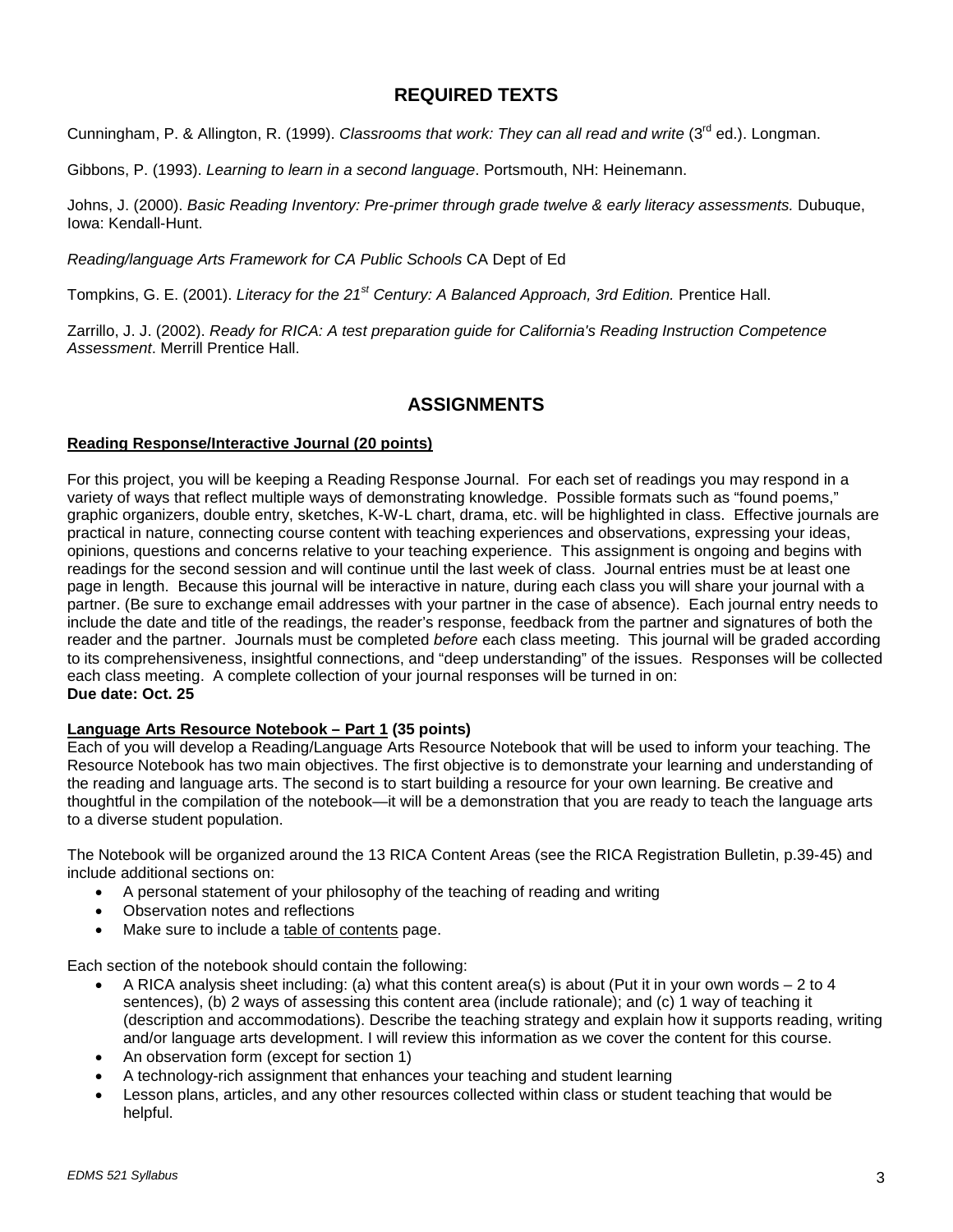#### **For the first semester you will need to complete the following content areas:**

- Section 1 Philosophy of Literacy Learning
- Section 3 Planning, Organizing, and Managing Reading Instruction
- Section 4: Phonemic Awareness
- Section 5: Concepts About Print
- Section 6: Systematic, Explicit Phonics and Other Word Identification Strategies
- Section 7: Spelling Instruction
- Section 8: Reading Comprehension Narrative
- Section 13: Vocabulary Development
- Section 14: Structure of the English Language
- Section 15: Special Needs

You can choose how to organize this information in your notebook. You may combine several of the content areas in ways that make sense for instruction. You may include course assignments (lesson plan, classroom observations and journal entries), course handouts and materials from your classroom/school site, examples of lesson plans and student work, information from Internet sources or professional journals. You may want to include strategies you will use to teach these content areas. You may even include pictures of students learning a specific strategy as well as your reflection on what was happening, why it worked or didn't work and why that was. You may include one (or more) successful activities that you used in the classroom (must be related to language arts instruction).

Begin early! Be creative and thoughtful! This resource notebook will contain samples of your learning and understanding, and examples of your work that demonstrate that you are ready to instruct children in reading, writing, listening and speaking. Feel free to use a variety of graphic and written presentations, as best suits your learning style, in order to show your learning and understanding. Use a three-ring binder to organize your materials. Work with a friend so you can exchange ideas.

As you learn about assessment, phonemic awareness, the use of phonics, comprehension strategies and other components crucial to effective literacy instruction, compiling your resource notebook will help you prepare and review the content areas assessed by the RICA test. More importantly, it will serve as a resource for you in the future, and may be used for job interviews to illustrate your knowledge and experiences. I will explain and review information as we cover the content for this course.

**Due: Oct. 21**

**Note:** Besides the course readings, Dr. Alice Quiocho's web site can also serve as a resource. The address is – [http://www.csusm.edu/Quiocho.](http://www.csusm.edu/Quiocho) Click on "reading instruction portfolio." See the section on accommodations for ideas on ways to support second language learners.

**Note:** See **[www.ed.gov/free/](http://www.ed.gov/free/)** for free Educational Materials.

#### **Reading Strategy Lesson Plan – Critical Assessment Task (35 points)**

You will write and present a reading strategy lesson plan for a small group activity that takes into account student needs. They can be mini-lessons, direct instruction, inquiry, or any format you choose. Make your lesson active, interesting, fun and meaningful. Because lesson planning may be unfamiliar to some of you, but is so important to teaching, you will learn how to write a language arts lesson plan in class. Choose a reading standard for your grade level to guide your objectives. Sample lessons include:

- Monitoring Reading
- Comprehension
- Content area reading
- Phonics
- Phonemic Awareness
- Organizing information while you read
- Relating what you are reading to what you already know
- Finding the main idea of a story
- Identifying patterns in a text
- Using graphic organizers for comprehension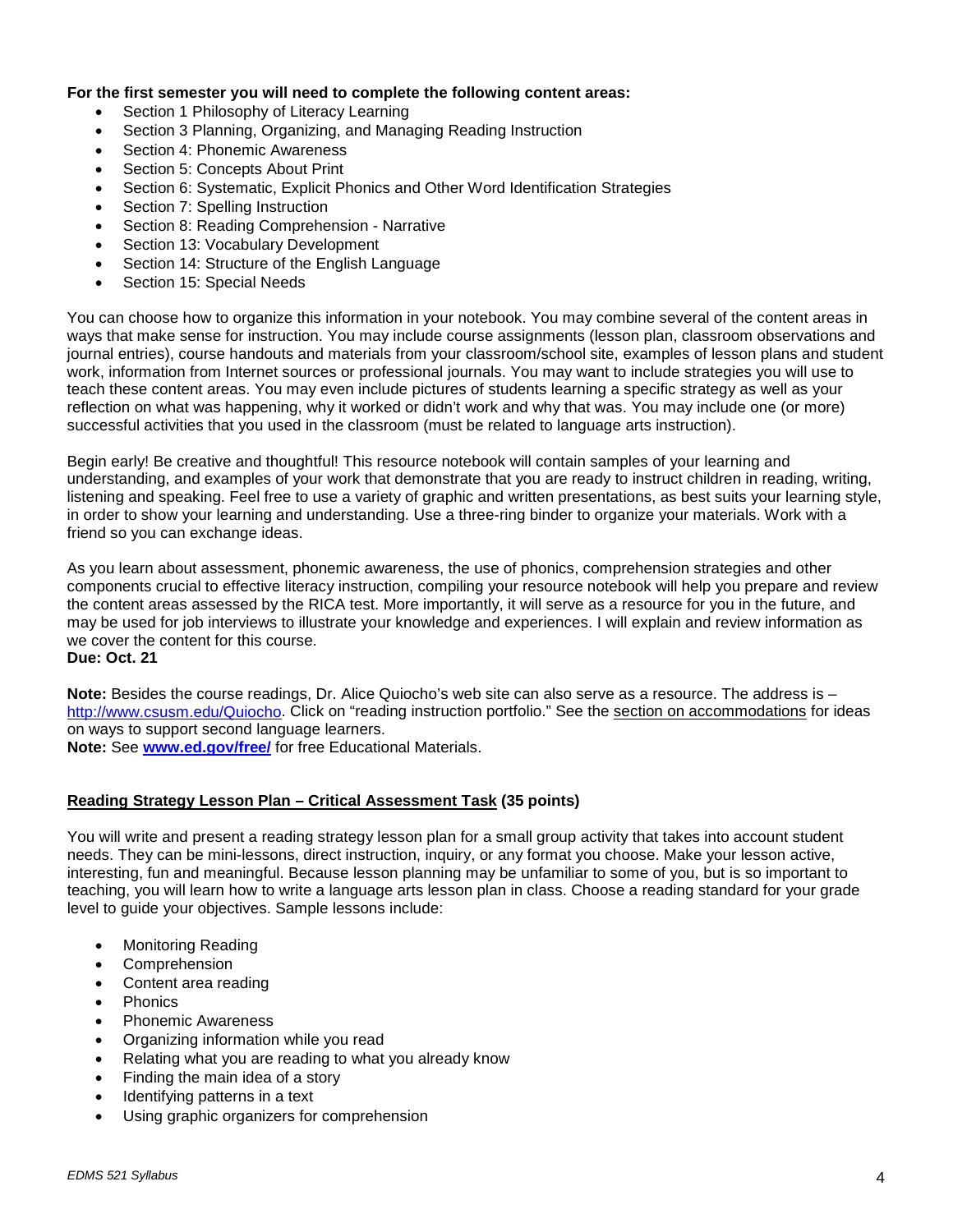*Keep in mind when writing your lesson*: What is the purpose of your lesson? How does it relate to real reading and/or writing? What are your learning goals? How are they aligned with the CA Reading/Language Arts standards (check the Reading/Language Arts framework for CA public schools)? How will you present the lesson (instructional strategies, resource materials, time frame)? How will you group students for the lesson? How will you assess your students? What accommodations will you provide for students who need additional help?

*Important*: Your lesson must address the needs of mainstream students, as well as make provisions for second language learners, students presenting difficulty, and accelerated students. How are you going to work with students who are having difficulty? How will you scaffold second language learners' learning during the lesson? How will your lesson provide enrichment for accelerated students? Will you meet with students individually or in a small group while other students work independently? **Due: Oct. 18** 

# **COE Attendance Policy**

Due to the dynamic and interactive nature of courses in the College of Education, all students are expected to attend all classes and participate actively. At a minimum, students must attend more than 80% of class time, or they may not receive a passing grade for the course at the discretion of the instructor. Individual instructors may adopt more stringent attendance requirements. Should the student have extenuating circumstances, s/he should contact the instructor as soon as possible.

A good student is one who adheres to standards of dependability and promptness. If you miss more than two class sessions or are late (or leave early) for more than three sessions, you cannot receive an A. If you miss more than three class sessions you cannot receive a B.

### **Completion of Course Assignments**

Readings should be completed *before* the class meeting listed. All assignments should be handed in on the date due unless previously arranged with the instructor. Late assignments will be penalized by a 5% deduction in points for each weekday late. After two weeks, late assignments will be given a zero. If you have extraordinary circumstances in your life, which will impact your assignments, please let me know. I want you to be able to stay in school and succeed. If you have any questions or concerns, please feel free to come in and speak with me about them.

Attendance/Thoughtful Participation – 10 points Reading Responses – 20 points Language Arts Resource Notebook (Part 1) – 35 points Reading Strategy Lesson Plan (Critical Assessment Task) – 35 points

#### **Grading Scale**

 $94 - 100\% = A$  $90 - 93\% = A$  $87 - 89\% = B +$  $84 - 86\% = B$  $80 - 83\% = B$  $78 - 79% = C +$ 

## **Tentative Class Schedule**

The professor reserves the right to modify the schedule to accommodate guest speakers and "teachable moments." Note: Readings are listed next to the date by which you should have *completed* the reading assignment.

| <b>Date</b> | Topic                                   | <b>Readings</b> |
|-------------|-----------------------------------------|-----------------|
| Session 1   | Overview of the Course/Needs Assessment |                 |
| September 6 |                                         |                 |
|             |                                         |                 |